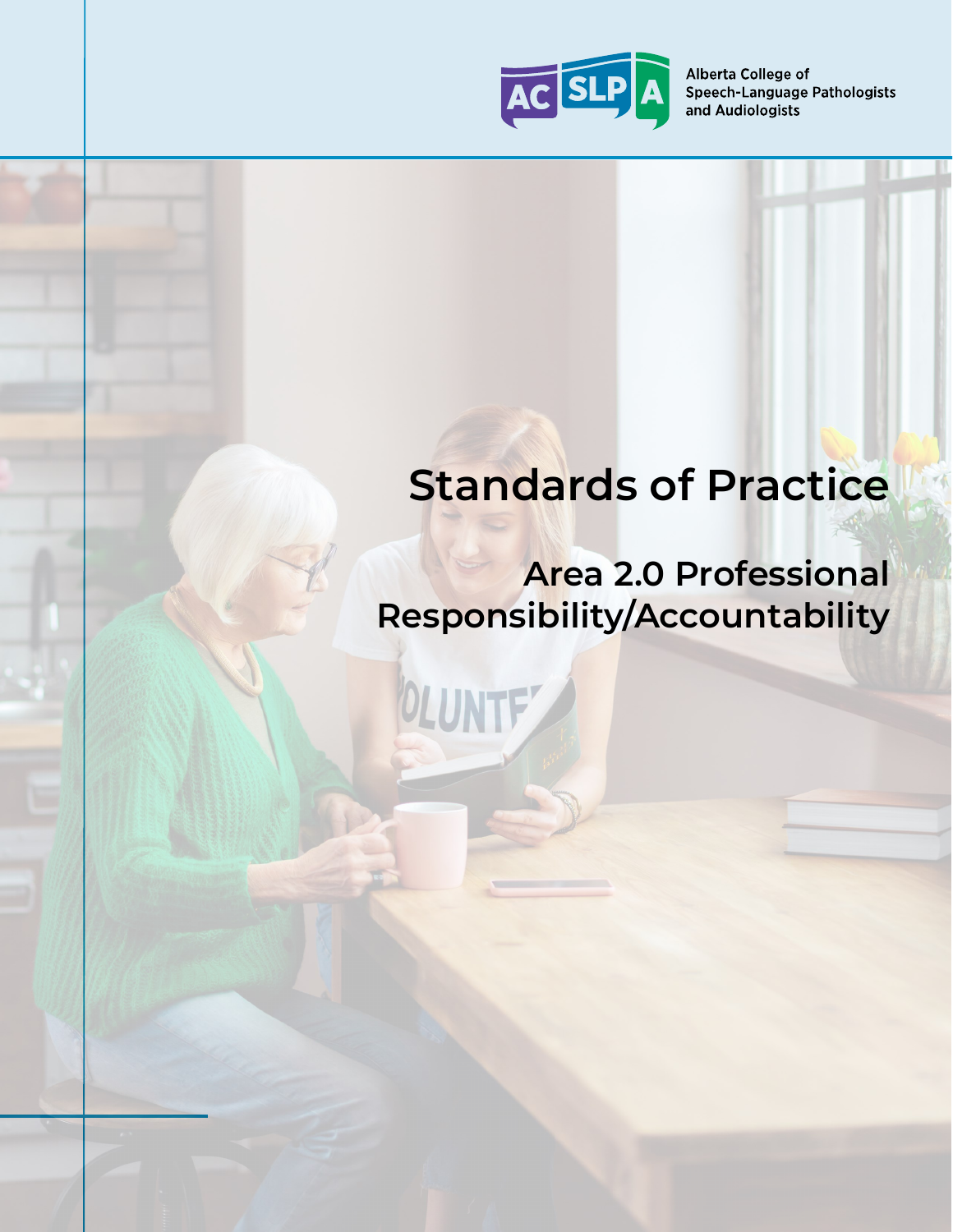# **Standard Area 2.0 Professional Responsibility/Accountability**



Alberta College of Speech-Language Pathologists and Audiologists

## 2.1 Use of Title

#### **Standard**

A regulated member of ACSLPA accurately uses their appropriate protected titles, abbreviations or initials to identify themselves to clients and others in all professional encounters.

#### **Indicators**

- To demonstrate this standard, the regulated member will:
- a) Ensure they are registered with ACSLPA prior to using the protected titles, abbreviations and initials of their profession.
- b)Accurately represent their protected title to clients and others to ensure understanding of their professional identity.
- c) Follow the conventions for listing protected titles and other credentials and certifications.
- d)Use the title "doctor" in compliance with established criteria to ensure clear identification as a regulated member when providing a health service.

#### Expected Outcomes

Clients can expect the regulated member to communicate their professional identity and credentials clearly and accurately.

Client refers to "a recipient of speech-language pathology or audiology services, and may be an individual, family, group, community or population. An individual client may also be referred to as a patient."

Regulated member refers to "an individual who is registered with ACSLPA."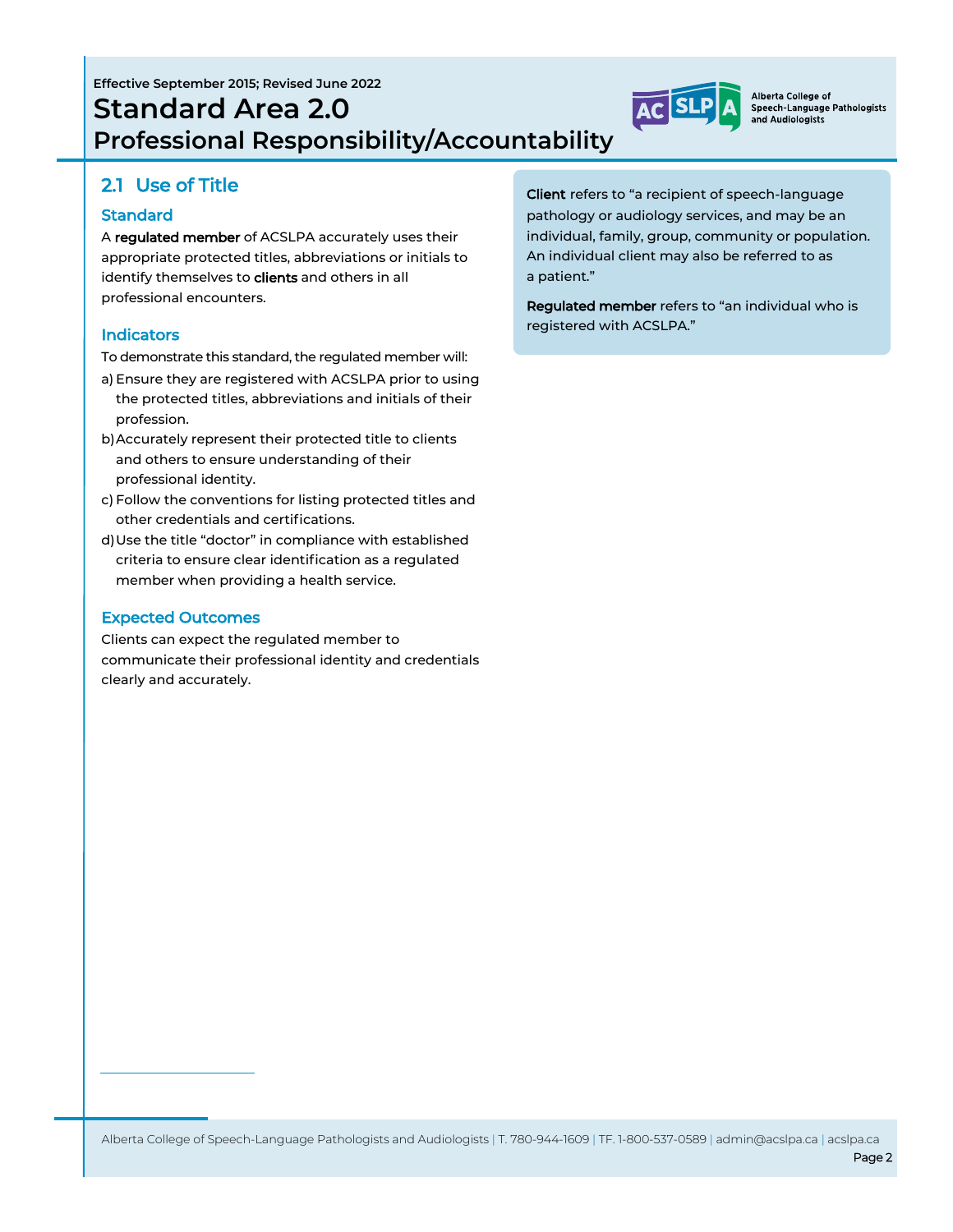**Effective September 2015; Revised June 2022**

# **Standard Area 2.0 Professional Responsibility/Accountability**



Alberta College of Speech-Language Pathologists and Audiologists

## 2.2 Privacy/Confidentiality

#### Standard

A regulated member of ACSLPA practices in compliance with relevant legislation and requirements.

#### **Indicators**

To demonstrate this standard, the regulated member will:

- a) Comply with all relevant privacy legislation.
- b) Maintain an environment and engage in practices that protects the privacy and confidentiality of client information (e.g., paper-based, audio, video and electronic) in all contexts of service delivery (e.g., collection, storage, use, disclosure and destruction of records).
- c) Access information and archival systems (e.g., electronic records, paper files) only as required for the provision of professional services.
- d) Ensure any risks to privacy and confidentiality of client information involved in the transport of records from one location or medium to another are minimized.

#### Expected Outcomes

Clients can expect that their rights to privacy and confidentiality are maintained according to existing legislation and regulations.

Client refers to "a recipient of speech-language pathology or audiology services, and may be an individual, family, group, community or population. An individual client may also be referred to as a patient."

Professional services refer to "any service that comes within the practice of a regulated profession; for the professions of speech-language pathology and audiology, these are as outlined in section 3 of Schedule 28 of the *Health Professions Act."*

Record refers to "information in any form or medium, including notes, images, audiovisual recordings, x-rays, books, documents, maps, drawings, photographs, letters, vouchers and papers and any other information that is written, photographed, recorded or stored in any manner.

Regulated member refers to "an individual who is registered with ACSLPA."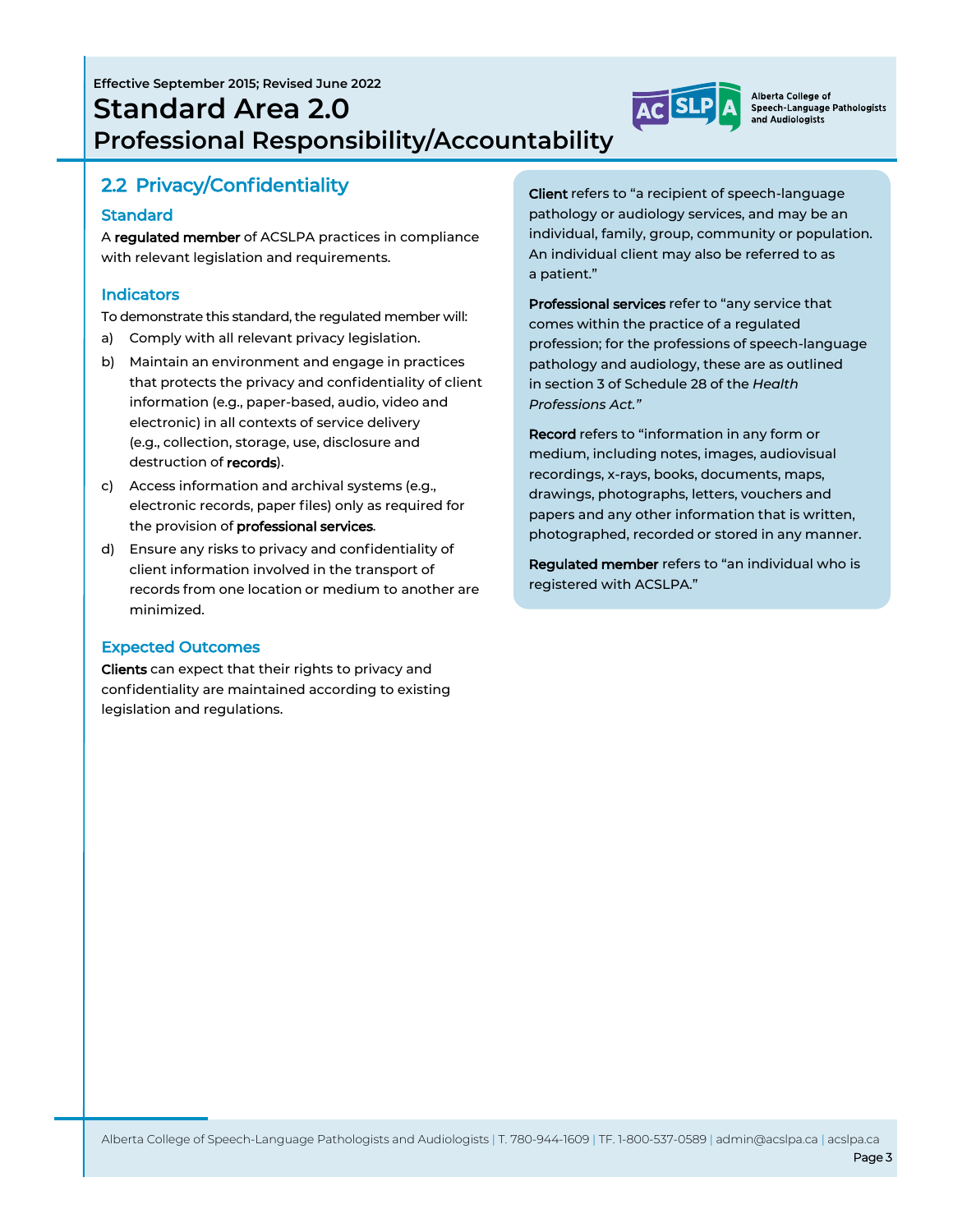**Effective September 2015; Revised June 2022 Standard Area 2.0 Professional Responsibility/Accountability**

## 2.3 Informed Consent

#### **Standard**

A regulated member of ACSLPA ensures that they obtain informed consent prior to the provision of services.

#### **Indicators**

To demonstrate this standard, the regulated member will:

- a) Inform **clients** of the risks, benefits and alternative options of any proposed service plans initially and whenever there are changes to the services provided.
- b) Assess clients' understanding of proposed services and adapt communication accordingly.
- c) Obtain informed consent from client or from a legally authorized representative. If consent is verbal, then a notation must be made to that effect in the client file.
- d) Respect clients' rights to choose service options, refuse **interventions** and withdraw consent at any time.

#### Expected Outcomes

Clients can expect that the regulated member will inform them of the risks and benefits to service options provided and respect their autonomy to exercise their right to consent, refuse and/or withdraw from services.

Client refers to "a recipient of speech-language pathology or audiology services, and may be an individual, family, group, community or population. An individual client may also be referred to as a patient."

Alberta College of Speech-Language Pathologists

and Audiologists

Informed consent refers to when "a client gives consent to receive a proposed service following a process of decision-making leading to an informed choice. Valid consent may be either verbal or writtenunless otherwise required by institutional or provincial/territorial regulation. The client is provided withsufficient information, including the benefits and risks, and the possible alternatives to the proposed service, and the client understands this information. The client can withdraw informed consent at any time."

Intervention/intervention strategy refers to "an activity or set of activities aimed at modifying a process, course of action or sequence of events in order to change one or several of their characteristics, such as performance or expected outcome." In speech-language pathology and audiology, intervention is a term used to describe the various services provided to clients, including but not limited to individual and group treatment, counselling, home programming, caregiver training, devices, discharge planning, etc."

Regulated member refers to "an individual who is registered with ACSLPA."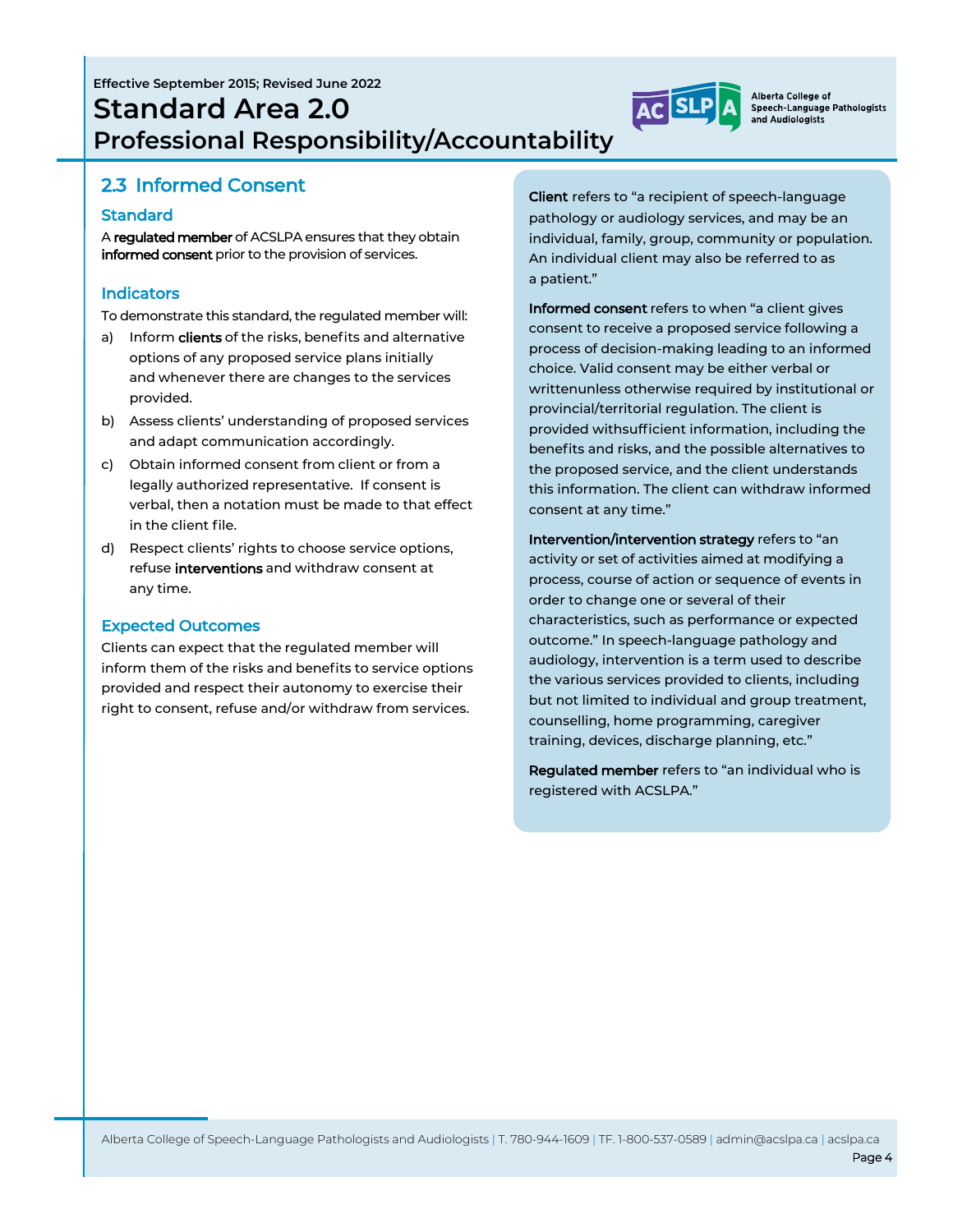**Effective September 2015; Revised June 2022**

# **Standard Area 2.0 Professional Responsibility/Accountability**

### 2.4 Professional Boundaries

Refer to Standard Area 5.0 Sexual Abuse and Sexual Misconduct for additional information with respect to professional boundaries, and specifically the requirements of regulated members in relation to protecting the public from sexual abuse and sexual misconduct.

#### **Standard**

A regulated member of ACSLPA maintains appropriate professional boundaries with clients, professional colleagues, students, and others at all times.

#### **Indicators**

To demonstrate this standard, the regulated member will:

- a) Distinguish between professional and nonprofessional relationships, recognizing elements of power and trust and the situations when professional boundaries could be compromised (e.g., treatment of family members, friends).
- b) Behave respectfully and responsibly with clients and colleagues, refraining from sexually suggestive comments/actions, racist or discriminatory comments/actions, or the expression of opinions/ remarks that could violate professional boundaries.
- c) Exercise additional care to ensure that **informed** consent is obtained for procedures that clients could misinterpret (e.g., touch and physical closeness).
- d) Terminate the professional relationship if boundaries cannot be established or maintained, transferring care as necessary.
- e) Protect the integrity of their profession by being responsible and accountable for their actions at all times.

#### Expected Outcomes

Clients, colleagues, students, and others can expect that their relationships with regulated member are respectful and professional boundaries are maintained.

Client refers to "a recipient of speech-language pathology or audiology services, and may be an individual, family, group, community or population. An individual client may also be referred to as a patient."

Informed consent refers to when "a client gives consent to receive a proposed service following a process of decision-making leading to an informed choice. Valid consent may be either verbal or writtenunless otherwise required by institutional or provincial/territorial regulation. The client is provided withsufficient information, including the benefits and risks, and the possible alternatives to the proposed service, and the client understands this information. The client can withdraw informed consent at any time."

Professional boundaries refer to "the limitations around relationships between clients and health care providers to ensure the delivery of safe, ethical client-centered care. Professional boundaries are characterized by respectful, trusting and ethical interactions with clients that are free of abuse, sexual and/or romantic encounters, racism, and/or discrimination."

Regulated member refers to "an individual who is registered with ACSLPA."



Alberta College of Speech-Language Pathologists and Audiologists